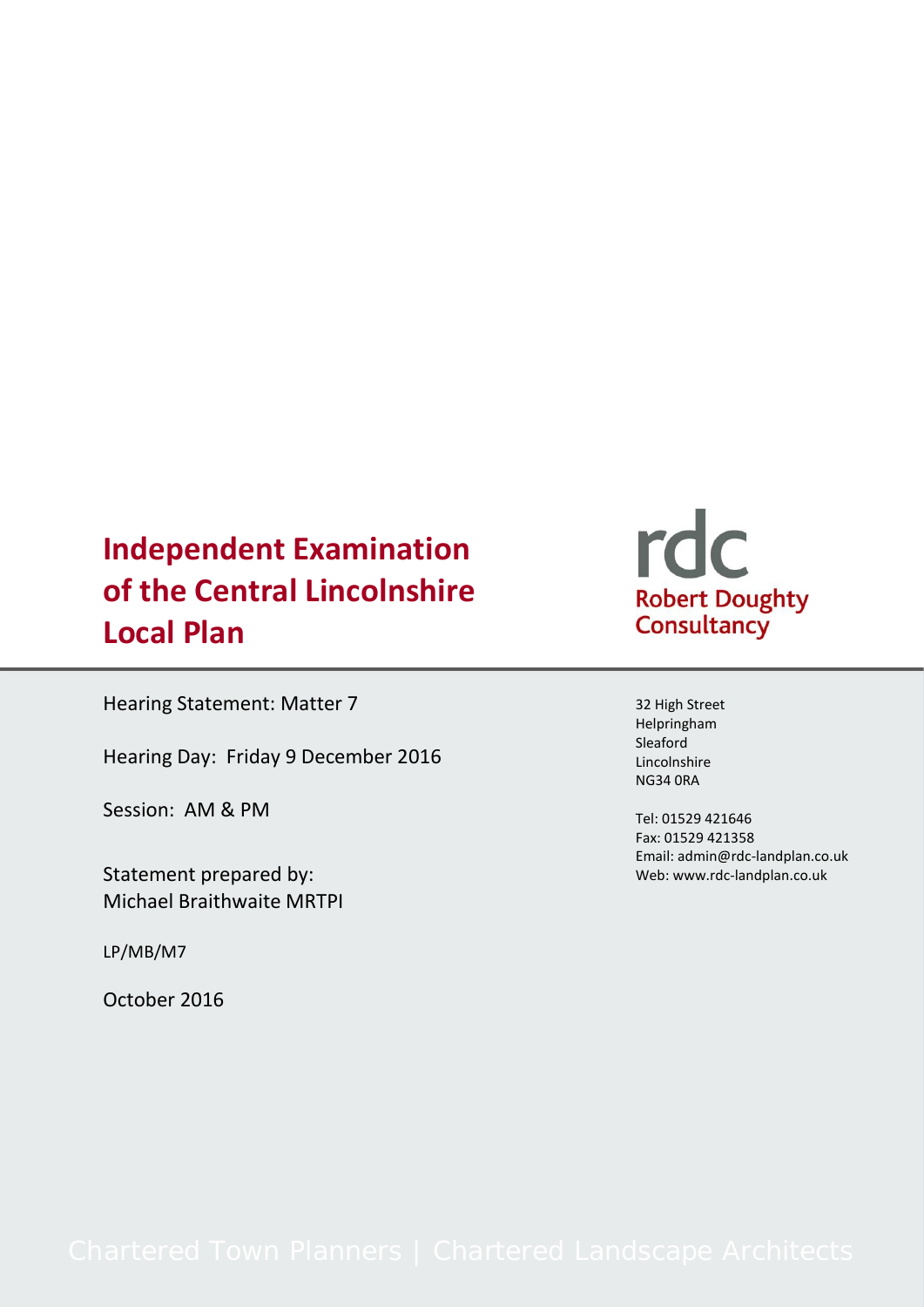

This paper sets out our comments in response to the questions to be discussed at the Local Plan Examination under Matter 7. Some of the questions appear to be directed at the Local Planning Authorities. In those cases, we have answered 'no comment', although we reserve the right to respond to the Planning Authorities' statements and those of other respondents on the day.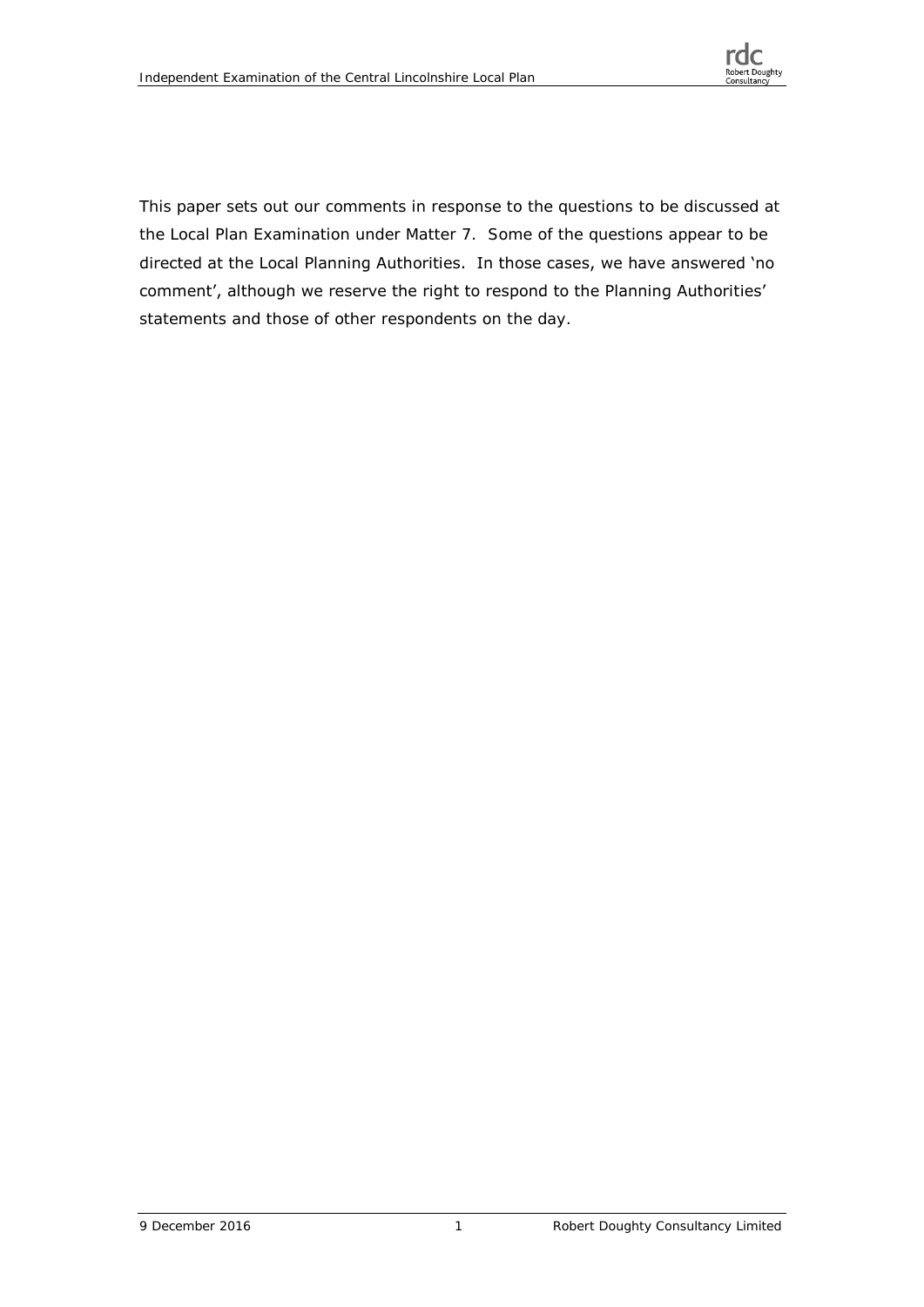**Matter 7 – Employment Land, the Visitor Economy and Retailing (LP3, LP5, LP6, LP7)**

# **Issue 7a – Employment Land – Policy LP5**

31) The Central Lincolnshire Economic Needs Assessment (ENA)15 states that between 23 ha (Baseline Scenario) and 53 ha (Adjusted Scenario (Higher Growth)) of land will be required for 'B' Use Classes over the plan period. Paragraph 3.5.10 confirms that the Local Plan allocates 23ha of new employment land.

**1. QUESTION 1**

Should the Local Plan set out the requirement for employment land in the same way as it does for housing? Is the OAN/requirement intended to be 23ha?

- 1.1. The economic needs assessment attempts to quantify the needs for allocations under the standard business use classes of B1, B2 and B8. In reality the allocated sites in Central Lincolnshire accommodate a much wider range of employment uses due to the fact smaller settlements and indeed the market towns do not have the available land to accommodate new developments including, for instance, small hospitals and some leisure and retail facilities. In many cases it is more sustainable to ensure that this broader mix of uses is accommodated in market towns and larger settlements, rather than being directed to larger settlements further up the hierarchy. Provision in smaller settlements reduces the travel distances for residents of market towns and the surrounding settlements and supports a more sustainable form of development. Employment allocations tend to be provided with appropriate utilities (water, power, highways, gas, telecoms, etc) to support these other uses, capacity which may be missing within the heart of a market town.
- 1.2. In a rural area such as Lincolnshire there can also be a need both for facilities located closer to the farming community and larger sites for agri-food industrial purposes, hence the need for a range of available sites across the area. It is often difficult to predict the demand for such premises, and as such it is essential to ensure that there is a suitable range of alternative sites in appropriate locations that can be called upon to accommodate these different businesses.
- 1.3. The market for employment land is also fundamentally different to that for residential land. Whereas it can be readily assumed that all residential allocations could be expected to come forward in a plan period, given that homes tend towards a similar size, the same is not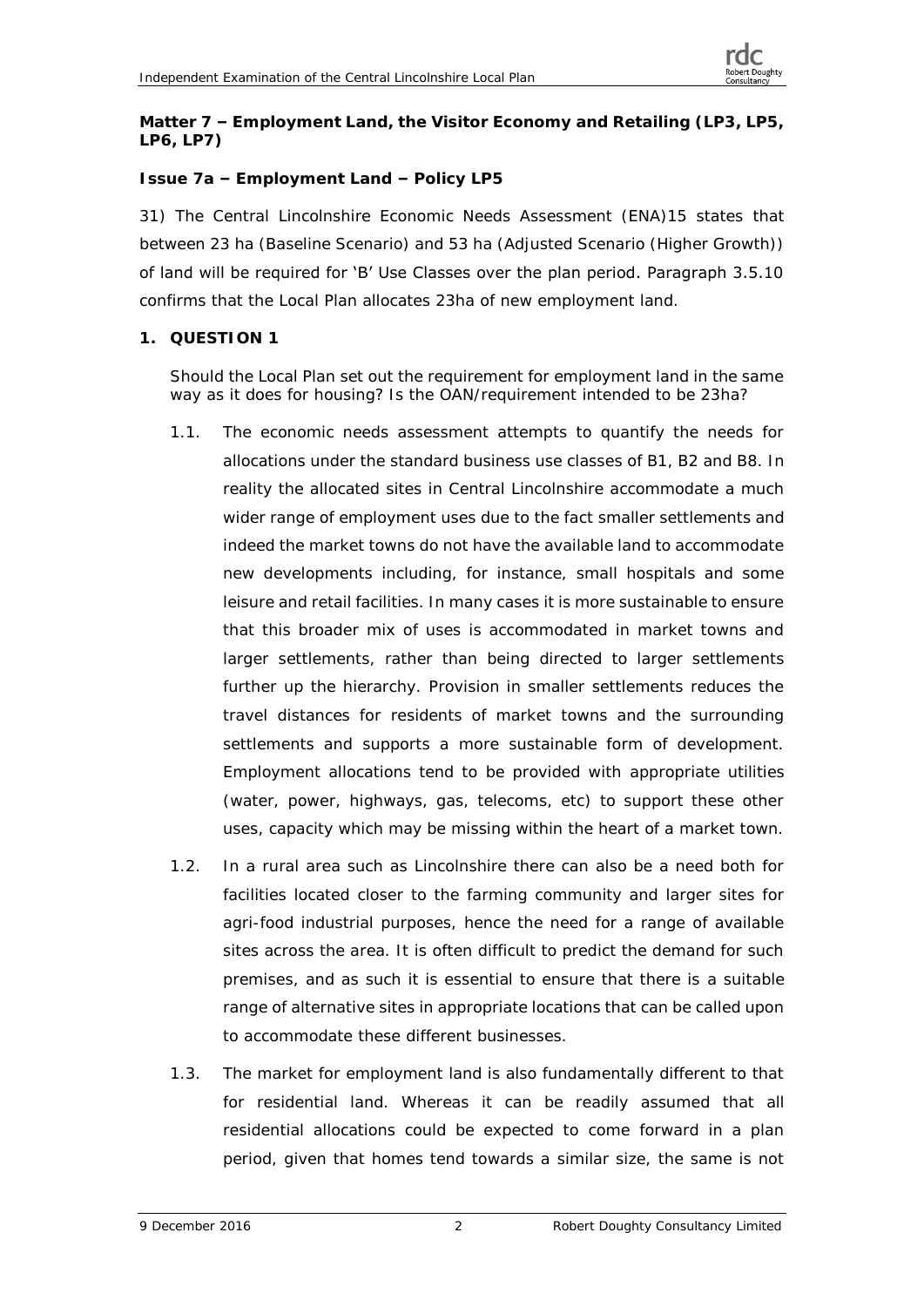

true of employment land. Given the range of size and type of employment uses from large scale warehouses to office buildings, food processing plants and small scale starter units, the site and market requirements are very different. Although some sites could physically accommodate all these uses, there may be good reasons why different forms of development may come forward in very different locations at the same time. It is incumbent then on the development plan to provide a wide range of sites to meet demand over the plan period, on the assumption that some of those sites will remain undeveloped, but still serve a useful function in providing a range and choice of sites to meet different demands at different times. If the 23ha were treated as an OAN and only 23Ha were allocated in the plan period, this would reduce the available range and choice of sites and constrain economic development opportunities across the plan period.

32) The ENA also states that in order to plan positively for potential future employment growth it is considered best practice to add a margin of choice/flexibility factor to the figures. The ENA confirms that this is not an exact science but an allowance equivalent to five years supply would be appropriate for enabling the Council's to remain responsive to potential changes and increased market demand. An allowance for losses is also required to account for land recycled for alternative uses, such as residential. With this in mind:

**2. QUESTION 2**

Policy LP5 allocates 153.1ha of employment land on Strategic Employment Sites (SES) and Employment provision on Sustainable Urban Extensions (ESUEs). Given the need identified in the ENA is this appropriate and justified?

2.1. We are not in a position to answer the detailed question, beyond the points raised in response to Question 1.

# **3. QUESTION 3**

Is the job target of 11,894 justified? How much of this will be achieved from development proposals in the Local Plan, including employment sites?

- 3.1. No comment.
- **4. QUESTION 4**

How were the sites selected? What factors were taken into account? Where is this evidenced? Has a robust process been followed including the consideration of alternatives?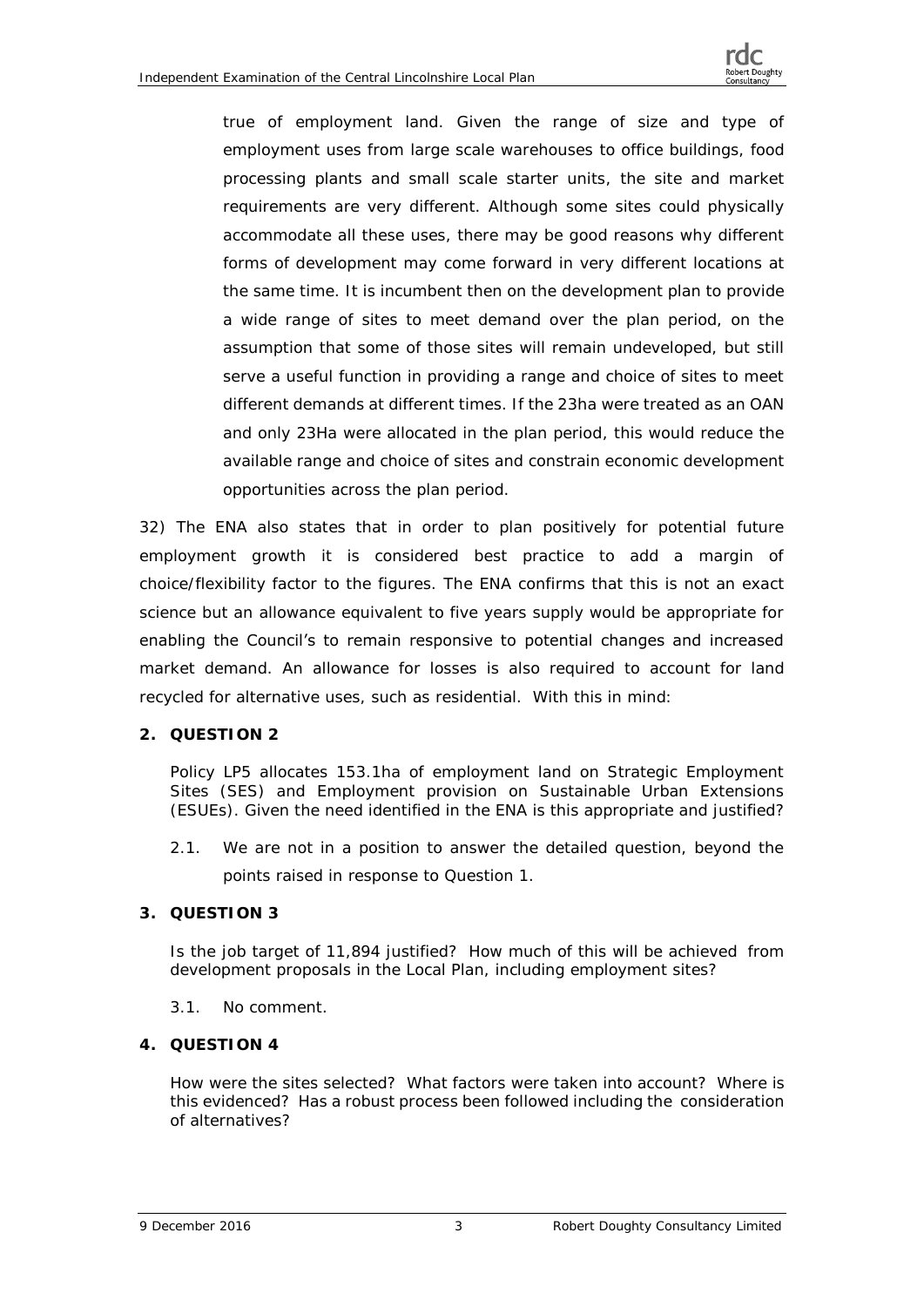4.1. Employment allocations need to provide for a range of different economic activities in order to meet the needs of the economy in the local area, based around existing industries including agri-food, engineering and defence and the growing industries including energy production, care and education. The process of site allocation does not appear to have taken into consideration issues of new growth industries such as energy production, or the future role of defence, which is a major employer in the area, with a fundamental impact on the local economy, but which lies outside normal market considerations. Although defence investment seems to be concentrated in Central Lincolnshire, little to no assessment of the impact of this assessment appears to be included in the economic assessment and the consideration of alternative sites.

# **4a. QUESTION 4a**

*How were the Established Employment Areas (EEAs) selected? What factors were taken into account? Are they justified?*

- 4.2. No comment.
- **5. QUESTION 5**

What evidence is there that the amount of land proposed for employment is deliverable and likely to be developed over the plan period? *Is the overall strategy for job growth and employment appropriate and justified, and*  does it adequately reflect the existing and future needs of rural *businesses?*

5.1. The local economy, like all economies, has a number of characteristics unique to the area, with the historic and future emphasis on defence, agri-food, energy production and education. The sites that have traditionally made up the supply of employment land also tend to have a low profile, and do not reflect investment in the area or give a true picture of the scale of employment and industry in the area. The proposed allocations do not appear to reflect these characteristics in terms of size and location, or the relationship to other businesses and centres of employment. Small sites, such as Kirks Yard at Branston (approved – application No. 15/0754/FUL), which is adjacent to an existing food processing plant and would provide a range of small units for both businesses associated to agri-food and to accommodate other smaller and start up businesses, should be allocated or acknowledged as an existing employment area to support future investment and the growth of the local economy.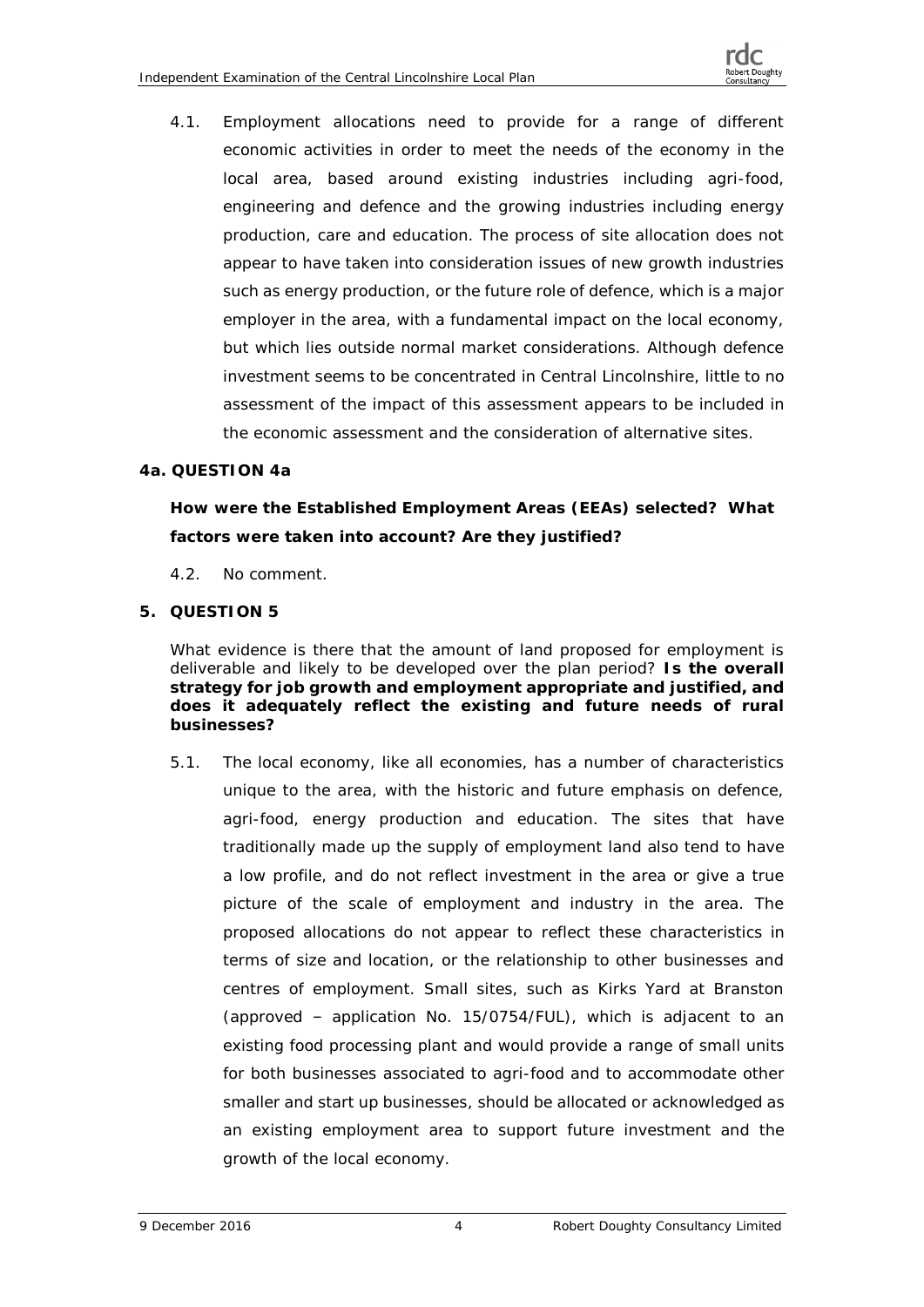5.2. Consideration should also be given to bringing forward well located high profile sites such as the land at the junction of the A15 and A17 Holdingham Roundabout, to accommodate businesses that require access to the jobs market in Sleaford and the higher profile location on the A road network.

# **6. QUESTION 6**

How much of the allocated employment land has extant planning permission?

6.1. No comment.

# **7. QUESTION 7**

What is the rationale for seeking employment land on most of the SUEs, and will this be deliverable?

7.1. No comment.

# **8. QUESTION 8**

Why does the Sleaford South Quadrant SUE contain no employment land?

8.1. The range of uses on Sleaford South reflects the layout of Sleaford itself. Sleaford South lies to the south of the railway and the town centre, and does not front on to the A roads running past the town. The focus for economic activity in Sleaford lies to the north of the town, at and around Sleaford Enterprise Park and East Road. Inclusion of employment uses in the Sleaford South SUE would dilute the economic strategy for the town, as described in the Sleaford Masterplan, and would undermine investment in the established economic areas. The role of the Sleaford South SUE is to facilitate residential growth to meet the targets for the town, together with the supporting services, such as schools (which are employers in their own right), rather than provide directly for economic development.

# **9. QUESTION 9**

#### For clarity should the amount of employment land be listed alongside dwelling numbers in Policy LP3? Is reference to an 'appropriate amount of employment land' specific enough to be effective?

9.1. An appropriate amount of employment land will depend on each settlement and be derived from the size and location of the settlement and the existing employment base. Given the need for a range of employment sites to meet different demands, an absolute figure may be difficult to quantify. We would not support an arbitrary flat rate growth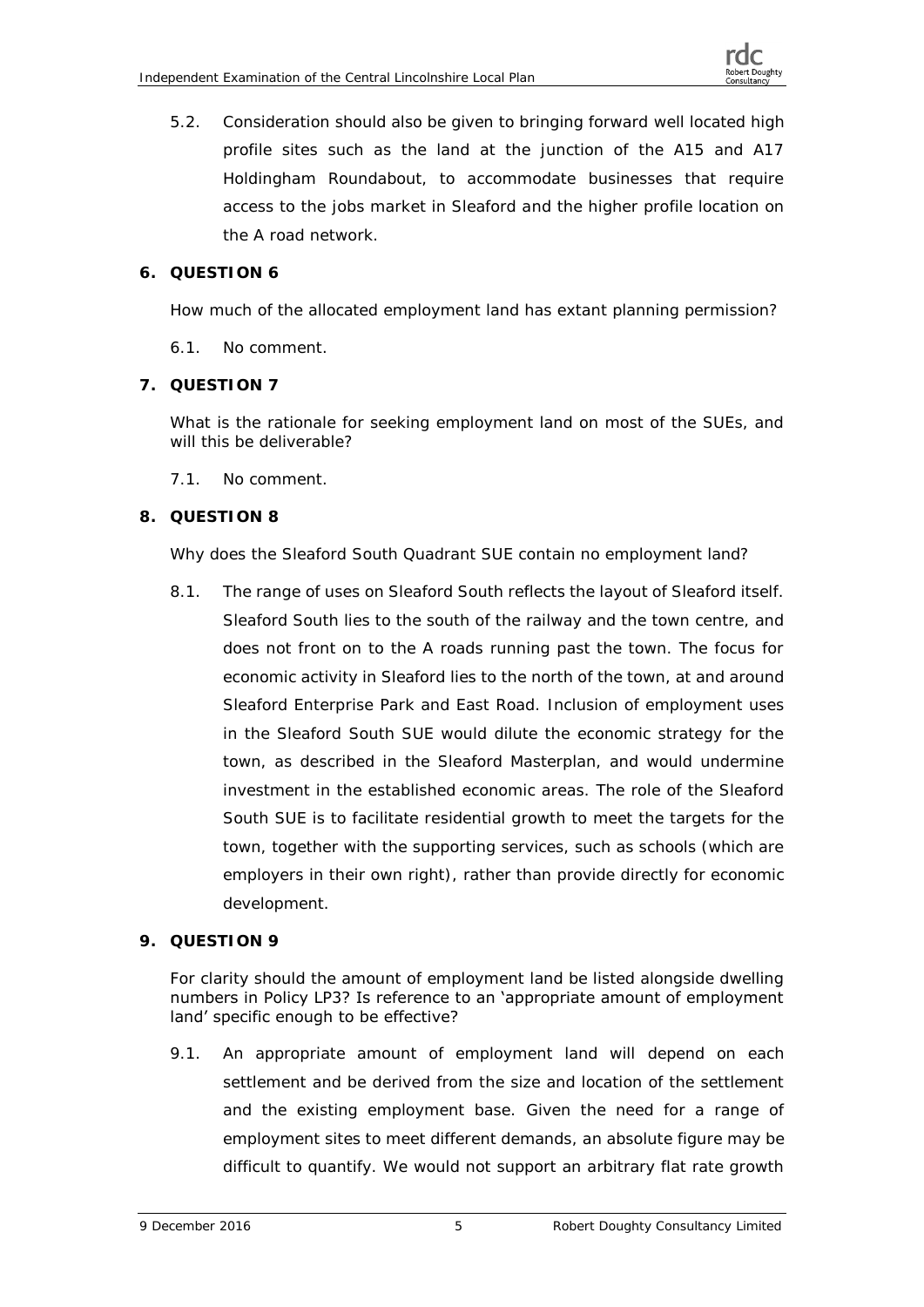target, as this would be without foundation and would not be effective in delivering economic development; it would instead serve to sterilise development opportunities across the plan area. Whereas the current wording is not specific, it is to be preferred to any arbitrary and unjustified target.

**Issue 7b – Local Employment Sites – Policy LP5**

**10. QUESTION 10**

What is intended by 'the amenities of the area' in Policy LP5? Is this policy effective as currently worded?

10.1. No comment.

**Issue 7c – Loss of Employment Sites to Non-Employment Uses – Policy LP5**

**11. QUESTION 11**

What is the justification for retaining the established employment areas in Policy LP5?

- 11.1. No comment.
- **12. QUESTION 12**

The first criteria require consideration of "…whether the loss of land or buildings would adversely affect the economic growth and employment opportunities in the catchment area the site or building would likely serve…" How is the catchment area defined? Is the policy effective?

- 12.1. No comment
- **13. QUESTION 13**

The final criterion requires a marketing exercise based on the lawful use of the premises. What if there is no demand for a B8 use but there is for a B1 or B2 operator? It is intended that all 4 criteria would need to be met or just one? Does the Policy achieve its aims and objectives in this regard? Is this policy effective?

- 13.1. No comment.
- **14. QUESTION 14**

Is Policy LP5 consistent with paragraph 22 of the Framework which states that planning policies should avoid the long term protection of sites allocated for employment use where there is no reasonable prospect of a site being used for that purpose? Does it provide the necessary flexibility?

14.1. No comment.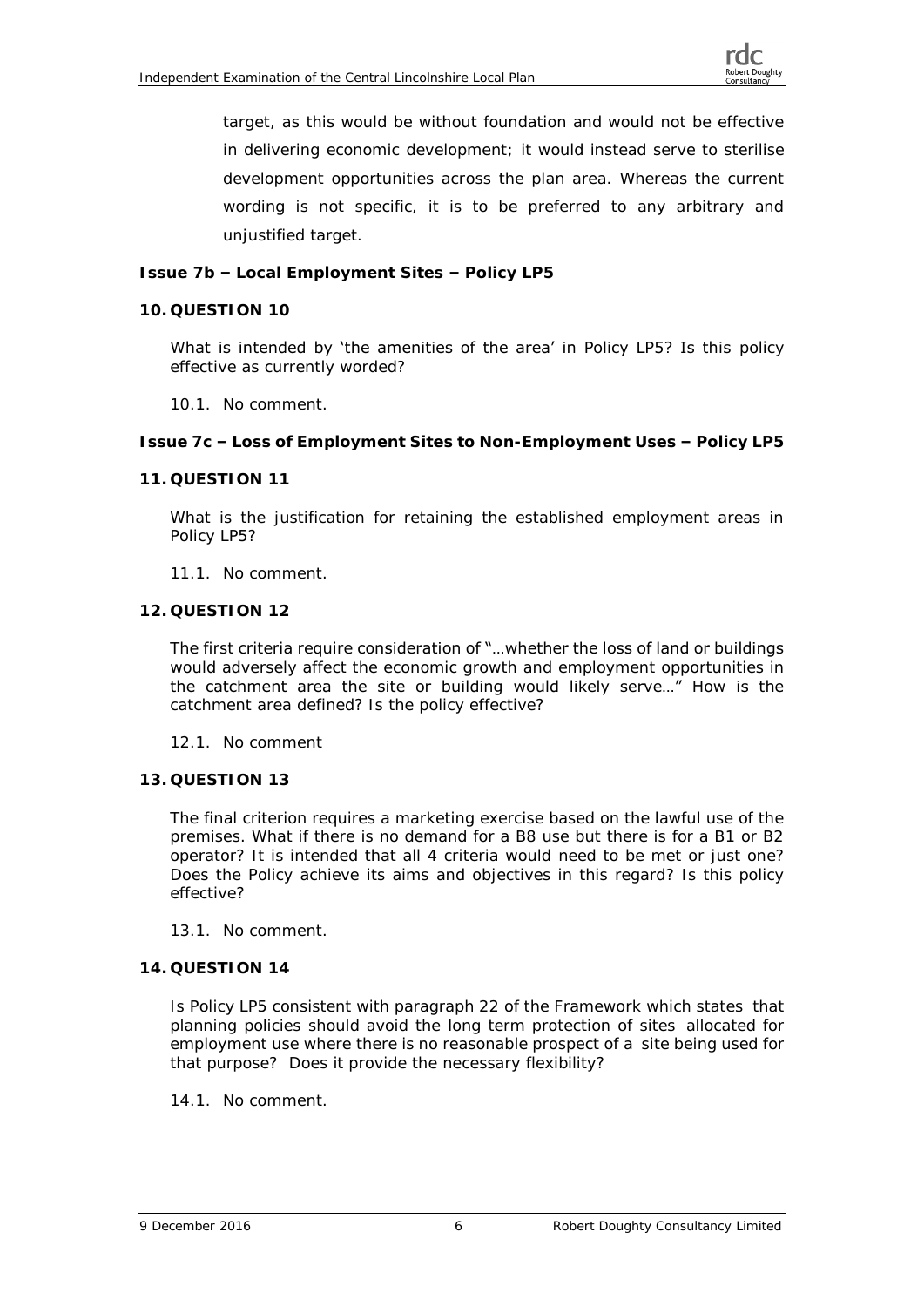### **Issue 7d – Retail and Town Centres – Policy LP6**

#### **15. QUESTION 15**

What criteria have been used to determine the hierarchy of centres? Does this relate to the size and existing provision within settlements?

15.1. No comment.

#### **16. QUESTION 16**

Have the town centre boundaries, primary and secondary frontages, and secondary shopping areas been appropriately defined in Lincoln, Gainsborough and Sleaford?

- 16.1. No comment.
- **17. QUESTION 17**

Should Policy LP6, or elsewhere in the Local Plan, set out a requirement for additional convenience and comparison floorspace as established by the Central Lincolnshire and Town Centre Study Update16? How will this be delivered?

17.1. No comment

#### **18. QUESTION 18**

Is the requirement for 'other town centre uses' to carry out a sequential test consistent with the Framework?

18.1. No comment

#### **19. QUESTION 19**

Where an impact assessment is required, Policy LP6 refers to retail proposals. Is this consistent with paragraph 26 of the Framework which refers to applications for retail, leisure and office developments? Does it need to be?

19.1. No comment